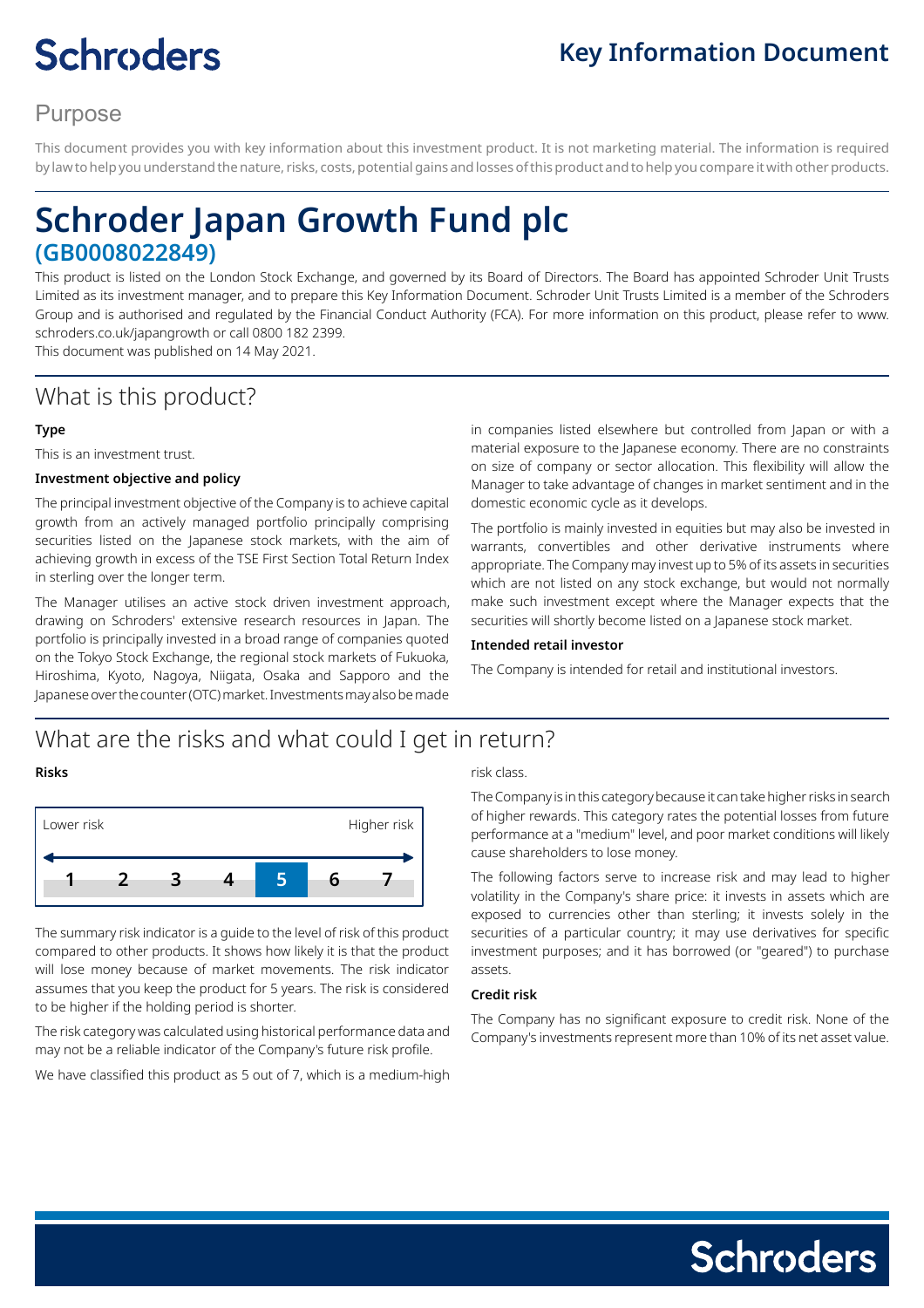#### **Performance scenarios**

| Investment GBP 10,000.00   |                                     |               |                                            |               |  |  |
|----------------------------|-------------------------------------|---------------|--------------------------------------------|---------------|--|--|
| <b>Scenarios</b>           | 1 year                              | 3 years       | 5 years<br>Recommended)<br>Holding Period) |               |  |  |
| <b>Stress Scenario</b>     | What you might get back after costs | GBP 1,914.13  | GBP 4.032.70                               | GBP 2,964.82  |  |  |
|                            | Average return each year            | -80.9%        | $-26.1%$                                   | $-21.6%$      |  |  |
| Unfavourable Scenario      | What you might get back after costs | GBP 8,167.79  | GBP 7,635.88                               | GBP 7,587.16  |  |  |
|                            | Average return each year            | $-18.3%$      | $-8.6%$                                    | $-5.4\%$      |  |  |
| <b>Moderate Scenario</b>   | What you might get back after costs | GBP 10,664.62 | GBP 12,121.64                              | GBP 13,777.73 |  |  |
|                            | Average return each year            | 6.6%          | 6.6%                                       | 6.6%          |  |  |
| <b>Favourable Scenario</b> | What you might get back after costs | GBP 13,910.25 | GBP 19,222.63                              | GBP 24,993.37 |  |  |
|                            | Average return each year            | 39.1%         | 24.3%                                      | 20.1%         |  |  |

This table shows the money you could get back over the next five years, under different scenarios, assuming that you invest GBP 10,000.00.

The scenarios shown illustrate how your investment could perform. You can compare them with the scenarios of other products.

The scenarios presented are an estimate of future performance based on evidence from the past, and are not an exact indicator. What you get will vary depending on how the market performs and how long you keep the investment.

The stress scenario shows what you might get back in extreme market circumstances.

The figures shown include all the costs of the product itself but may not include all the costs that you pay to your adviser or distributor. The figures do not take into account your personal tax situation, which may also affect how much you get back.

# What happens if Schroder Japan Growth Fund plc is unable to pay out?

You may sell your shares at any time on the London Stock Exchange using your broker. Your shares are sold to another buyer in the market without recourse to the Company. If the Company goes into liquidation the investments will be sold and you will receive your pro rata share of the proceeds after settlement of any liabilities. You would not be entitled to compensation from the Financial Services Compensation Scheme.

# What are the costs?

#### **Costs over time**

The Reduction in Yield (RIY) shows what impact the total costs you pay will have on the investment return you might get.

The amounts shown here are the cumulative costs of the product itself, for three different holding periods and are based on an investment of GBP 10,000.00. The figures are estimates and may change in the future.

| Investment GBP 10,000.00        | if you cash in after 1<br>year | if you cash in after 3<br>years | if you cash in after 5<br><b>vears</b><br>(Recommended Holding<br>Period) |
|---------------------------------|--------------------------------|---------------------------------|---------------------------------------------------------------------------|
| <b>Total Costs</b>              | GBP 116.00                     | GBP 363.74                      | GBP 634.04                                                                |
| Impact on Return (RIY) per year | 1.16%                          | 1.16%                           | 1.16%                                                                     |